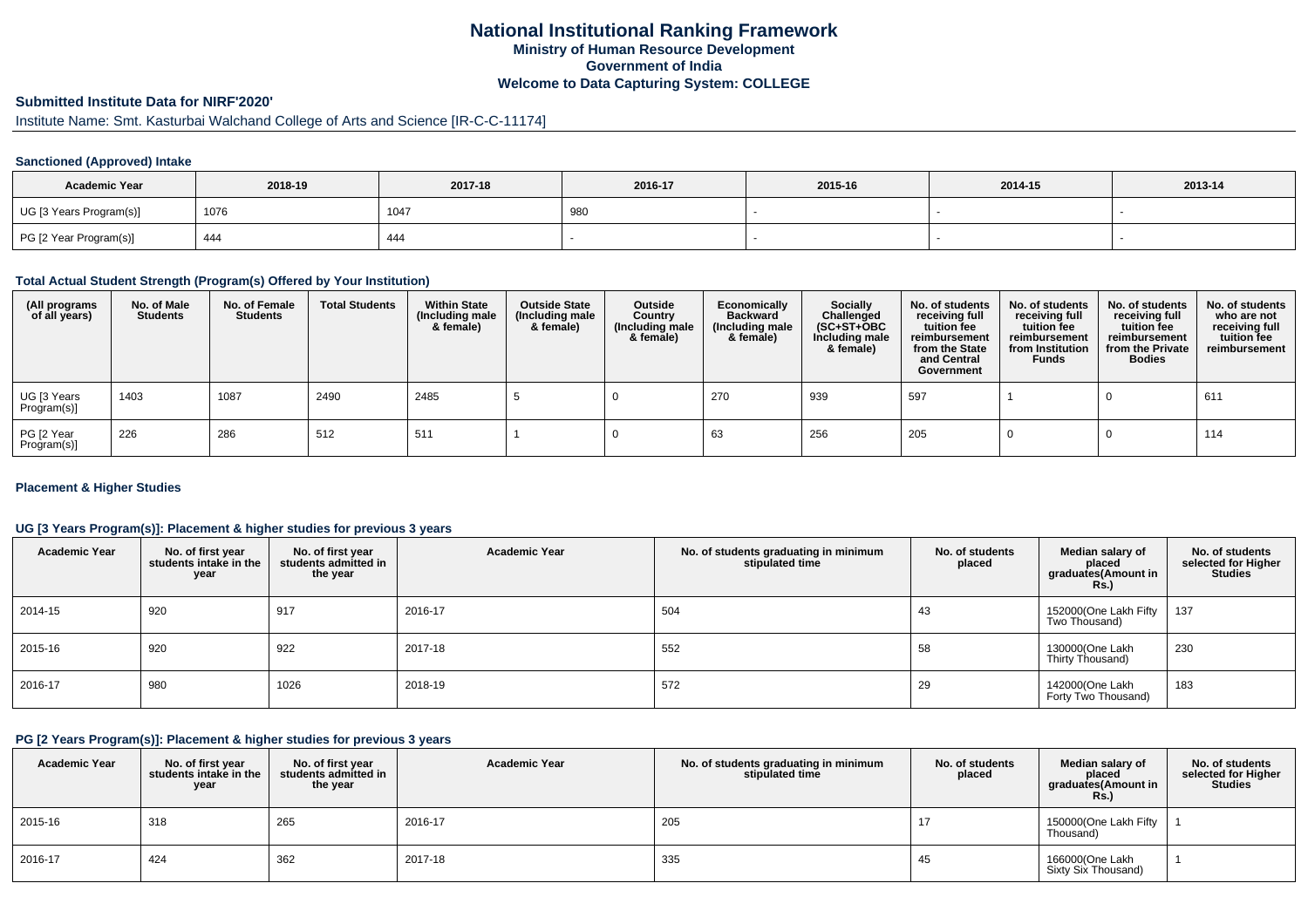| 2017-18 | $\Lambda$ $\Lambda$<br>444 | ິບບບ | 2018-19 | 302 |  | 172000(One Lakh<br>Seventy Two<br>Thousand |  |
|---------|----------------------------|------|---------|-----|--|--------------------------------------------|--|
|---------|----------------------------|------|---------|-----|--|--------------------------------------------|--|

## **Financial Resources: Utilised Amount for the Capital expenditure for previous 3 years**

| Academic Year                                                                                        | 2018-19                                                              | 2017-18                                                     | 2016-17                                                                        |  |  |  |
|------------------------------------------------------------------------------------------------------|----------------------------------------------------------------------|-------------------------------------------------------------|--------------------------------------------------------------------------------|--|--|--|
|                                                                                                      | <b>Utilised Amount</b>                                               | <b>Utilised Amount</b>                                      | <b>Utilised Amount</b>                                                         |  |  |  |
| Annual Capital Expenditure on Academic Activities and Resources (excluding expenditure on buildings) |                                                                      |                                                             |                                                                                |  |  |  |
| Library                                                                                              | 229018 (Two Lakh Twenty Nine Thousand Eighteen)                      | 364058 (Three Lakh Sixty four Thousand Fifty Eight)         | 363428 (Three Lakh Sixty Three Thousand Four Hundred<br>Twenty Eight)          |  |  |  |
| New Equipment for Laboratories                                                                       | 53697 (Fifty Three thousand Six Hundred Ninety Seven)                | 170706 (One Lakh Seventy Thousand Seven Hundred Six)        | 3279911 (Thirty Two Lakh Seventy Nine Thousand Nine<br>Hundred Eleven)         |  |  |  |
| Other expenditure on creation of Capital Assets (excluding<br>expenditure on Land and Building)      | 747436 (Seven Lakh Fourty Seven Thousand Four Hundred<br>Thirty Six) | 502322 (Five Lakh Two Thousand Three Hundred Twenty<br>Two) | 9891878 (Ninety Eight Lakh Ninety One Thousand Eight<br>Hundred Seventy Eight) |  |  |  |

## **Financial Resources: Utilised Amount for the Operational expenditure for previous 3 years**

| <b>Academic Year</b>                                                                                                                                                                           | 2018-19                                                                  | 2017-18                                                                                | 2016-17                                                                           |  |  |  |
|------------------------------------------------------------------------------------------------------------------------------------------------------------------------------------------------|--------------------------------------------------------------------------|----------------------------------------------------------------------------------------|-----------------------------------------------------------------------------------|--|--|--|
|                                                                                                                                                                                                | <b>Utilised Amount</b>                                                   | <b>Utilised Amount</b>                                                                 | <b>Utilised Amount</b>                                                            |  |  |  |
| <b>Annual Operational Expenditure</b>                                                                                                                                                          |                                                                          |                                                                                        |                                                                                   |  |  |  |
| Salaries (Teaching and Non Teaching staff)                                                                                                                                                     | 95136037 (Nine Crore Fifty One Lakh Thirty Six Thousand<br>Thirty Seven) | 95849826 (Nine Crore Fifty Eight Lakh Forty Nine Thousand<br>Eight Hundred Twenty Six) | 88809268 (Eight Crore Eighty Eight Lakh Nine Thousand Two<br>Hundred Sixty Eight) |  |  |  |
| Maintenance of Academic Infrastructure or consumables and<br>other running expenditures(excluding maintenance of hostels<br>and allied services, rent of the building, depreciation cost, etc) | 694640 (Six Lakh Ninety Four Thousand Six Hundred Forty)                 | 3253174 (Thirty Two Lakh Fifty Three Thousand One Hundred<br>Seventy Four)             | 5867308 (Fifty Eight Lakh Sixty Seven Thousand Three<br>Hundred Eight)            |  |  |  |
| Seminars/Conferences/Workshops                                                                                                                                                                 | 180742 (One Lakh Eighty Thousand Seven Hundred Forty<br>l wo)            | 87377 (Eighty Seven Thousand Three Hundred Seventy<br>Seven)                           | 3327562 (Thirty Three Lakh Twenty Seven Thousand Five<br>Hundred Sixty Two)       |  |  |  |

## **PCS Facilities: Facilities of physically challenged students**

| 1. Do your institution buildings have Lifts/Ramps?                                                                                                        | Yes, more than 60% of the buildings |
|-----------------------------------------------------------------------------------------------------------------------------------------------------------|-------------------------------------|
| 2. Do your institution have provision for walking aids, includingwheelchairs and transportation from one building to another for<br>handicapped students? | Yes                                 |
| 3. Do your institution buildings have specially designed toilets for handicapped students?                                                                | Not available                       |

#### **Awards Details**

| 1. How many faculty member of your institution have received highly reputed national/international awards/recognition from central<br>government agencies in the previous academic year 2018-19 |  |
|-------------------------------------------------------------------------------------------------------------------------------------------------------------------------------------------------|--|
| 2. How many students of your institution have won international awards in the previous academic year 2018-19                                                                                    |  |

#### **Accreditation**

## **NAAC Accreditation**

| 1. Does your institute have a valid NAAC Accreditation? | YES        |  |             |  |
|---------------------------------------------------------|------------|--|-------------|--|
| Valid from                                              | Valid upto |  | <b>CGPA</b> |  |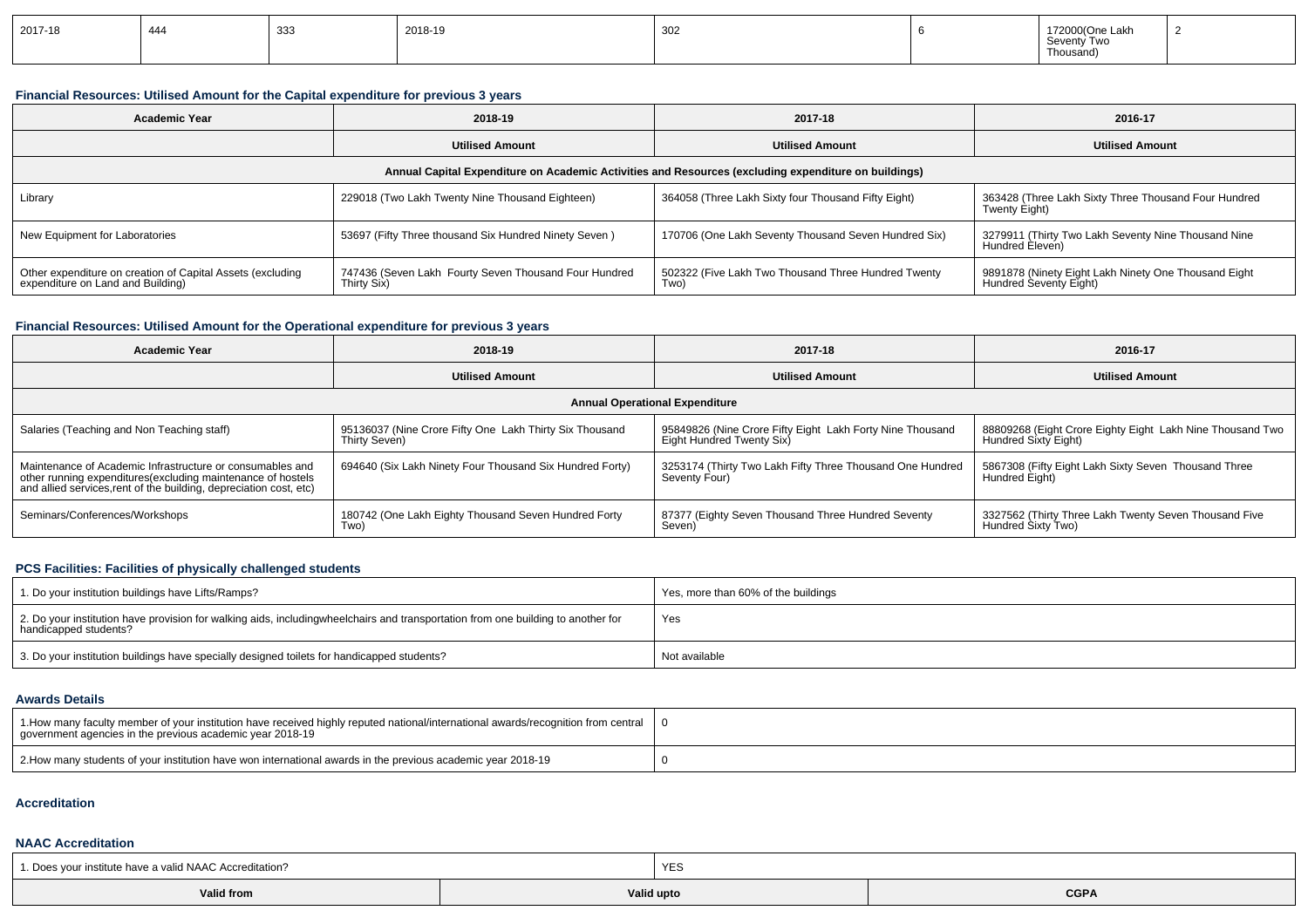| 03-07-2018 | 02-07-2023 | 2.35<br>ت⊂.∠ |
|------------|------------|--------------|
|            |            |              |

## **Village Adoption**

| Bave your institute adopted any village under Unnat Bharat Scheme? | NC. |
|--------------------------------------------------------------------|-----|
|--------------------------------------------------------------------|-----|

**Faculty Details**

| Srno            | Name                                                  | Age | <b>Designation</b>     | Gender | Qualification | <b>Experience (In</b><br>Months) | <b>Is Associated</b><br><b>Last Year</b> | Currently<br>working with<br>institution? | <b>Joining Date</b> | <b>Leaving Date</b>      | <b>Association type</b> |
|-----------------|-------------------------------------------------------|-----|------------------------|--------|---------------|----------------------------------|------------------------------------------|-------------------------------------------|---------------------|--------------------------|-------------------------|
| $\overline{1}$  | GORE<br>PANDURANG<br>NARAYAN                          | 49  | Assistant<br>Professor | Male   | Ph.D          | 300                              | Yes                                      | Yes                                       | 22-09-1994          | $\overline{a}$           | Regular                 |
| $\overline{2}$  | <b>PAILWAN</b><br><b>JAYASHRI</b><br><b>SURESH</b>    | 57  | Associate<br>Professor | Female | Ph.D          | 312                              | Yes                                      | Yes                                       | 07-08-1990          | --                       | Regular                 |
| 3               | <b>CHOUGULE</b><br>PRAVINKUMAR<br>NARASAPPA           | 38  | Assistant<br>Professor | Male   | Ph.D          | 153                              | Yes                                      | Yes                                       | 01-12-2007          | $\mathbf{u}$             | Regular                 |
| $\overline{4}$  | BHILAWADE<br>ARVIND SHRIPAL                           | 55  | Associate<br>Professor | Male   | Ph.D          | 408                              | Yes                                      | Yes                                       | 12-08-1985          | н.                       | Regular                 |
| $5\phantom{.0}$ | Minchekar VIKAS<br>SUDAM                              | 41  | Assistant<br>Professor | Male   | Ph.D          | 192                              | Yes                                      | Yes                                       | 07-08-2003          | $\overline{\phantom{a}}$ | Regular                 |
| 6               | PACHORE<br>SAMEER SHITAL                              | 43  | Assistant<br>Professor | Male   | Ph.D          | 124                              | Yes                                      | Yes                                       | 01-12-2009          | $\overline{\phantom{a}}$ | Regular                 |
| $\overline{7}$  | <b>NAIK</b><br>MANJUSHRI<br>CHANDRASHEKH<br><b>AR</b> | 43  | Assistant<br>Professor | Female | <b>NET</b>    | 192                              | Yes                                      | Yes                                       | 09-08-2003          | ۰.                       | Regular                 |
| 8               | SANGULE<br>OMPRAKASH<br><b>TUKARAM</b>                | 52  | Assistant<br>Professor | Male   | Ph.D          | 118                              | Yes                                      | Yes                                       | 01-07-2009          | Ξ.                       | Regular                 |
| 9               | <b>SAWANT VIJAY</b><br><b>JAYSING</b>                 | 35  | Assistant<br>Professor | Male   | <b>NET</b>    | 120                              | Yes                                      | Yes                                       | 09-06-2008          | $\overline{\phantom{a}}$ | Regular                 |
| 10              | <b>KUPWADE</b><br>RAVINDRA<br>VIRUPAX                 | 40  | Assistant<br>Professor | Male   | <b>SLET</b>   | 231                              | Yes                                      | Yes                                       | 01-01-2011          | $\overline{\phantom{a}}$ | Regular                 |
| 11              | <b>NIPANE SANDIP</b><br><b>VITTHAL</b>                | 33  | Assistant<br>Professor | Male   | Ph.D          | 105                              | Yes                                      | Yes                                       | 16-03-2011          | u,                       | Regular                 |
| 12              | NIKALJE<br>SURESH<br><b>BABASAHEB</b>                 | 55  | Assistant<br>Professor | Male   | Ph.D          | 192                              | Yes                                      | Yes                                       | 04-09-2003          | $\overline{\phantom{a}}$ | Regular                 |
| 13              | <b>DESHMANE JINI</b><br><b>SUBHASH</b>                | 42  | Assistant<br>Professor | Female | Ph.D          | 106                              | Yes                                      | Yes                                       | 01-12-2010          | ÷.                       | Regular                 |
| 14              | KADAM PRAKSH<br>MAHADEVRAO                            | 56  | Associate<br>Professor | Male   | Ph.D          | 398                              | Yes                                      | Yes                                       | 15-07-1986          | ÷.                       | Regular                 |
| 15              | SAJANE BEBITAI<br><b>ANNASO</b>                       | 45  | Assistant<br>Professor | Female | Ph.D          | 141                              | Yes                                      | Yes                                       | 01-12-2007          | $\overline{\phantom{a}}$ | Regular                 |
| 16              | <b>MAGDUM</b><br>CHETANA<br><b>GANAPATI</b>           | 32  | Assistant<br>Professor | Female | <b>SET</b>    | 105                              | Yes                                      | Yes                                       | 16-12-2010          | $\overline{\phantom{a}}$ | Regular                 |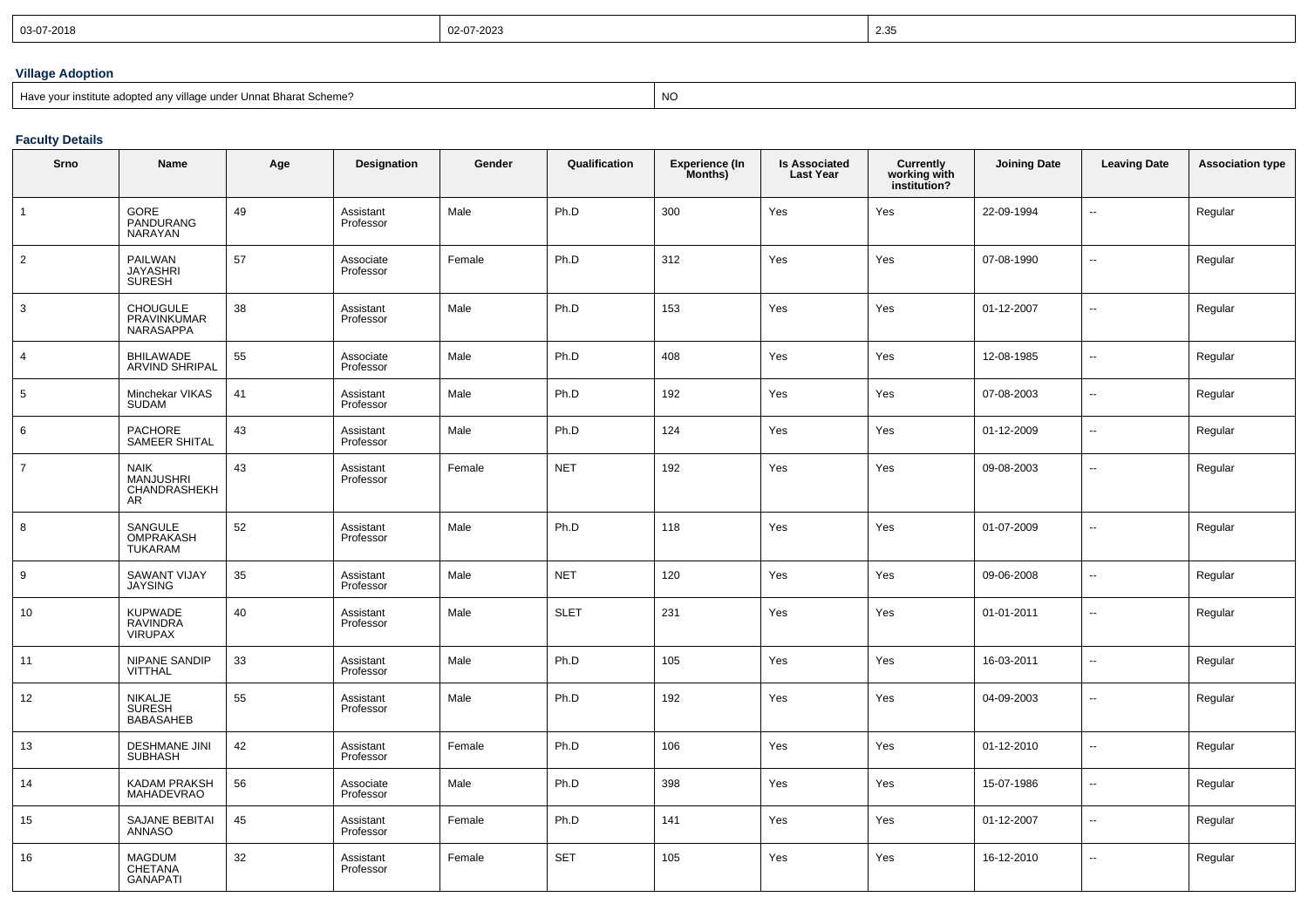| 17 | CHAVAN<br>PRAKASH<br><b>RAJARAM</b>              | 37 | Assistant<br>Professor                              | Male   | Ph.D                    | 102 | Yes | Yes | 16-03-2011 | --                       | Regular |
|----|--------------------------------------------------|----|-----------------------------------------------------|--------|-------------------------|-----|-----|-----|------------|--------------------------|---------|
| 18 | <b>POWAR</b><br>SARJERAO<br><b>KRUSHNAT</b>      | 37 | Assistant<br>Professor                              | Male   | Ph.D                    | 61  | Yes | Yes | 16-10-2014 | ш.                       | Regular |
| 19 | <b>TONAPE</b><br>MALLIKARJUN<br><b>MAHADEV</b>   | 56 | Assistant<br>Professor                              | Male   | Ph.D                    | 133 | Yes | Yes | 16-07-2009 | --                       | Regular |
| 20 | SHETTI DADASO<br><b>JAYPAL</b>                   | 41 | Assistant<br>Professor                              | Male   | Ph.D                    | 124 | Yes | Yes | 01-07-2009 | --                       | Regular |
| 21 | <b>PAWAR</b><br><b>UDAYRAJ</b><br><b>TUKARAM</b> | 38 | Assistant<br>Professor                              | Male   | M. Phil                 | 147 | Yes | Yes | 16-07-2009 | --                       | Regular |
| 22 | KHADAKE<br><b>SHIVRAM</b><br><b>GANGADHAR</b>    | 42 | Assistant<br>Professor                              | Male   | Ph.D                    | 122 | Yes | Yes | 01-07-2009 | --                       | Regular |
| 23 | Kodag Vasant<br>Baburao                          | 61 | Dean / Principal /<br>Director / Vice<br>Chancellor | Male   | Ph.D                    | 408 | No  | Yes | 01-05-2016 | --                       | Regular |
| 24 | <b>RATHOD</b><br>SHANKAR<br>KHEMU                | 58 | Associate<br>Professor                              | Male   | M.Sc.                   | 410 | Yes | Yes | 22-07-1985 | --                       | Regular |
| 25 | HANAMANE<br>MALLIKARJUN<br><b>DHANAPPA</b>       | 57 | Associate<br>Professor                              | Male   | Ph.D                    | 398 | Yes | Yes | 15-07-1986 | ш.                       | Regular |
| 26 | HATKANAGALEK<br>AR REVATI<br><b>MADHUKAR</b>     | 58 | Associate<br>Professor                              | Female | M.A                     | 396 | Yes | Yes | 21-07-1986 | --                       | Regular |
| 27 | WADMARE<br><b>MILIND</b><br><b>DNYANOBARAO</b>   | 56 | Associate<br>Professor                              | Male   | M.Sc.                   | 384 | Yes | Yes | 06-07-1987 | --                       | Regular |
| 28 | <b>HARDIKAR</b><br>RAJASHREE<br><b>KRISHNAJI</b> | 56 | Associate<br>Professor                              | Female | Ph.D                    | 401 | Yes | Yes | 23-08-1986 | $\overline{a}$           | Regular |
| 29 | <b>KURADE VIDYA</b><br>VIJAY                     | 56 | Associate<br>Professor                              | Female | Ph.D                    | 384 | Yes | Yes | 13-08-1987 | --                       | Regular |
| 30 | YADAV UMA<br><b>MAHADEO</b>                      | 55 | Associate<br>Professor                              | Female | M.Sc.(Microbiolog<br>y) | 387 | Yes | Yes | 15-07-1986 | --                       | Regular |
| 31 | WAGHMARE<br><b>UTTAM BAPU</b>                    | 60 | Associate<br>Professor                              | Male   | M.Sc.                   | 372 | Yes | Yes | 22-09-1988 | --                       | Regular |
| 32 | PACHORE<br><b>HARSHKUMAR</b><br>ANNA             | 52 | Associate<br>Professor                              | Male   | MP.Ed.                  | 322 | Yes | Yes | 11-11-1992 | н.                       | Regular |
| 33 | MALDAR<br>SHAKILA<br>PAPALAL                     | 51 | Assistant<br>Professor                              | Female | M. Phil                 | 141 | Yes | Yes | 01-12-2012 | $\sim$                   | Regular |
| 34 | PATIL SUBHASH<br><b>BASGONDA</b>                 | 42 | Assistant<br>Professor                              | Male   | Ph.D                    | 46  | Yes | Yes | 15-12-2015 | $\overline{\phantom{a}}$ | Regular |
| 35 | PAWAR<br>HIRUGADE<br>SHREEDEVI<br>AJITRAO        | 40 | Assistant<br>Professor                              | Female | M. Phil                 | 48  | Yes | Yes | 15-12-2015 | $\sim$                   | Regular |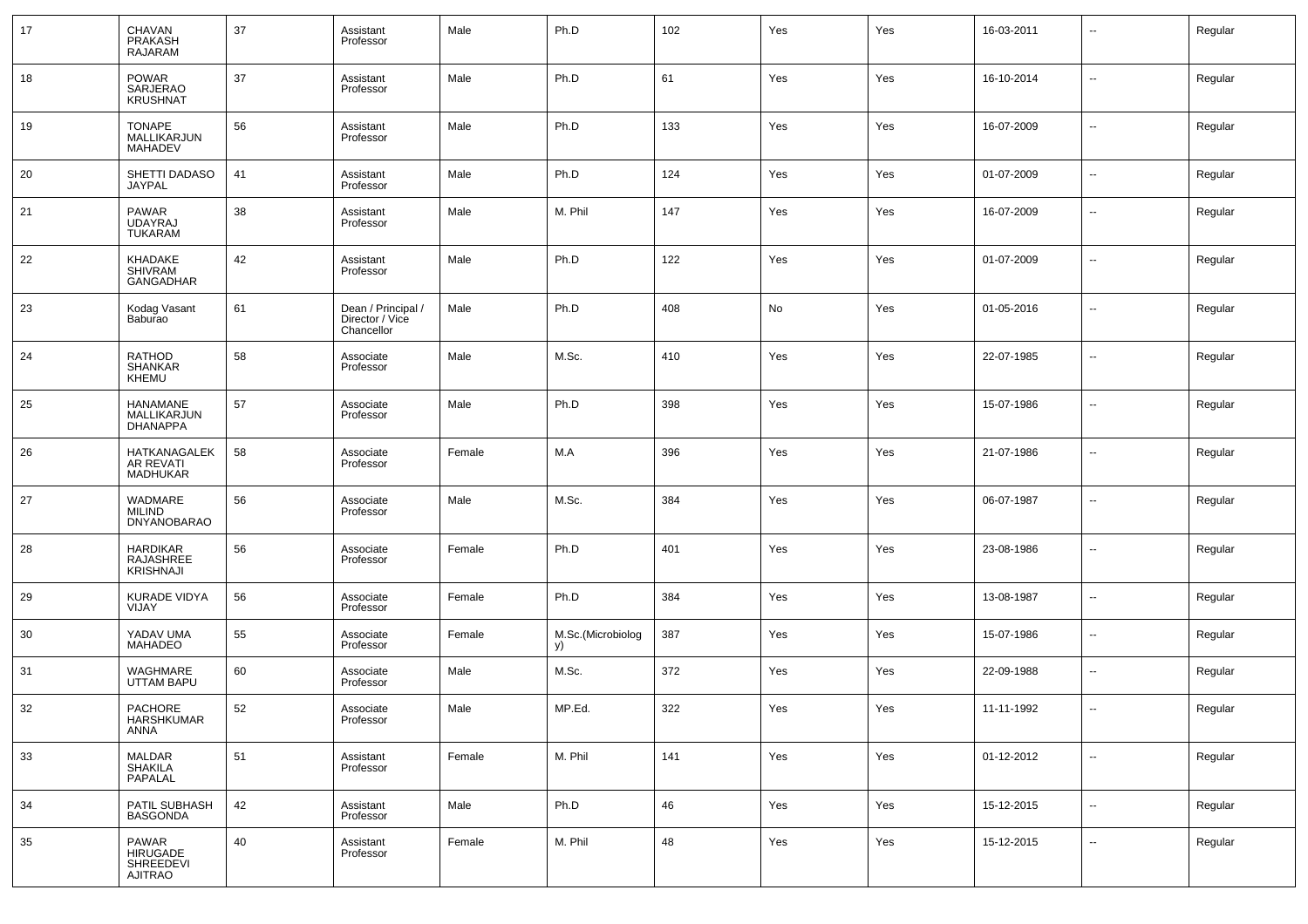| 36 | <b>DESAI VIKRAM</b><br><b>MAHIPATRAO</b>                | 34 | Assistant<br>Professor | Male   | <b>NET</b> | 46  | Yes | Yes | 16-12-2015 | $\overline{\phantom{a}}$ | Regular |
|----|---------------------------------------------------------|----|------------------------|--------|------------|-----|-----|-----|------------|--------------------------|---------|
| 37 | PATIL MAHAVIR<br><b>SURESH</b>                          | 32 | Assistant<br>Professor | Male   | <b>NET</b> | 37  | Yes | Yes | 21-09-2016 | --                       | Regular |
| 38 | <b>SHETE</b><br>CHIDANAND<br>CHANDRASHEKH<br>AR.        | 35 | Lecturer               | Male   | Ph.D       | 36  | Yes | Yes | 15-07-2007 | --                       | Other   |
| 39 | KINIKAR PRITEE<br><b>PRAVIN</b>                         | 37 | Lecturer               | Female | M.Sc.      | 120 | Yes | Yes | 02-07-2007 | $\overline{\phantom{a}}$ | Other   |
| 40 | TAVADAR AJAY<br>CHANDRAKANT                             | 26 | Lecturer               | Male   | M.Sc.      | 24  | Yes | Yes | 07-07-2016 | $\overline{\phantom{a}}$ | Other   |
| 41 | PATIL<br>DADASAHEB<br>ANANDRAO                          | 42 | Lecturer               | Male   | M.Sc.      | 120 | Yes | Yes | 19-06-2013 | --                       | Other   |
| 42 | <b>KUMBHAR</b><br><b>KISHOR BHUPAL</b>                  | 37 | Lecturer               | Male   | <b>MCA</b> | 120 | Yes | Yes | 19-07-2005 | --                       | Other   |
| 43 | <b>KORE SMITA</b><br>VIJAY                              | 38 | Lecturer               | Female | M.Sc.      | 132 | Yes | Yes | 16-06-2008 | $\overline{\phantom{a}}$ | Other   |
| 44 | KOTHALE DILIP<br><b>SHANKAR</b>                         | 35 | Lecturer               | Male   | <b>MCA</b> | 12  | Yes | Yes | 02-07-2013 | --                       | Other   |
| 45 | PATIL PALLAVI<br><b>KRISHNADEV</b>                      | 31 | Lecturer               | Female | <b>MCA</b> | 11  | Yes | Yes | 01-07-2013 | $\overline{\phantom{a}}$ | Other   |
| 46 | <b>MALI SWAPNALI</b><br><b>JAYWANT</b>                  | 26 | Lecturer               | Female | M.Sc.      | 11  | Yes | Yes | 07-12-2015 | $\overline{\phantom{a}}$ | Other   |
| 47 | WADKAR<br><b>SURYAKANT</b><br><b>SUKUMAR</b>            | 43 | Lecturer               | Male   | Ph.D       | 264 | Yes | Yes | 15-06-2006 | --                       | Other   |
| 48 | WADKAR NILESH<br><b>JIVANDHAR</b>                       | 34 | Lecturer               | Male   | M.Sc.      | 153 | Yes | Yes | 16-06-2008 | --                       | Other   |
| 49 | JAGATAP<br>ARCHANA<br><b>BHASKAR</b>                    | 34 | Lecturer               | Female | M.Sc.      | 12  | Yes | Yes | 23-06-2014 | $\overline{\phantom{a}}$ | Other   |
| 50 | RAUT AVINASH<br>ANAND                                   | 35 | Lecturer               | Male   | Ph.D       | 47  | Yes | Yes | 01-07-2015 | $\overline{\phantom{a}}$ | Other   |
| 51 | <b>PATIL</b><br><b>SHANTINATH</b><br><b>CHAVAGOUNDA</b> | 31 | Lecturer               | Male   | <b>MCA</b> | 95  | Yes | Yes | 14-06-2011 | −−                       | Other   |
| 52 | <b>KULKARNI</b><br><b>SUKHADA</b><br>PRASAD             | 46 | Lecturer               | Female | <b>MCA</b> | 107 | Yes | Yes | 05-08-2011 | --                       | Other   |
| 53 | Herwade Rahul<br>Shantinath                             | 36 | Lecturer               | Male   | M.Sc.      | 119 | No  | Yes | 15-06-2009 | $\overline{\phantom{a}}$ | Other   |
| 54 | Patil Vijay<br>Changdev                                 | 57 | Associate<br>Professor | Male   | Ph.D       | 396 | No  | Yes | 27-07-2018 | $\overline{\phantom{a}}$ | Regular |
| 55 | ADMUTHE<br>AISHWARYA<br>ANIL                            | 25 | Lecturer               | Female | M.Sc.      | 35  | Yes | Yes | 01-07-2016 | $\overline{\phantom{a}}$ | Other   |
| 56 | <b>MALI RUNALI</b><br>YASHWANT                          | 25 | Lecturer               | Female | M.Sc.      | 23  | No  | Yes | 01-07-2017 | −−                       | Other   |